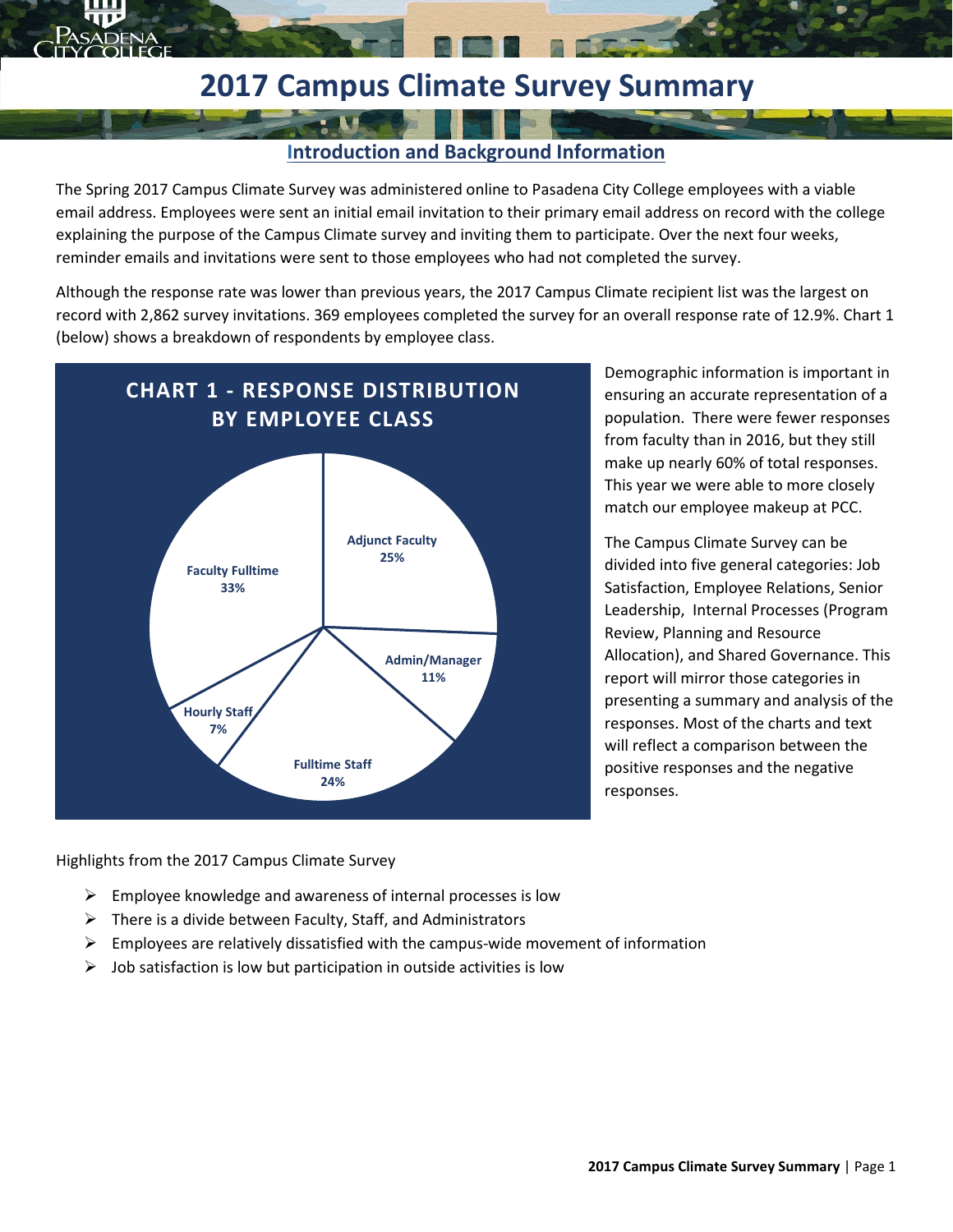#### **Job Satisfaction**

Job satisfaction has historically been rated very highly in the Campus Climate Surveys and 2017 is no exception. Eight questions have above an 80% positive response rate for questions regarding personal attitudes toward working at PCC; however, some areas show a lower satisfaction rating. Chart 2 shows the percentage of positive (Strongly Agree/Agree) to negative (Strongly Disagree/Disagree) responses for each job satisfaction question.

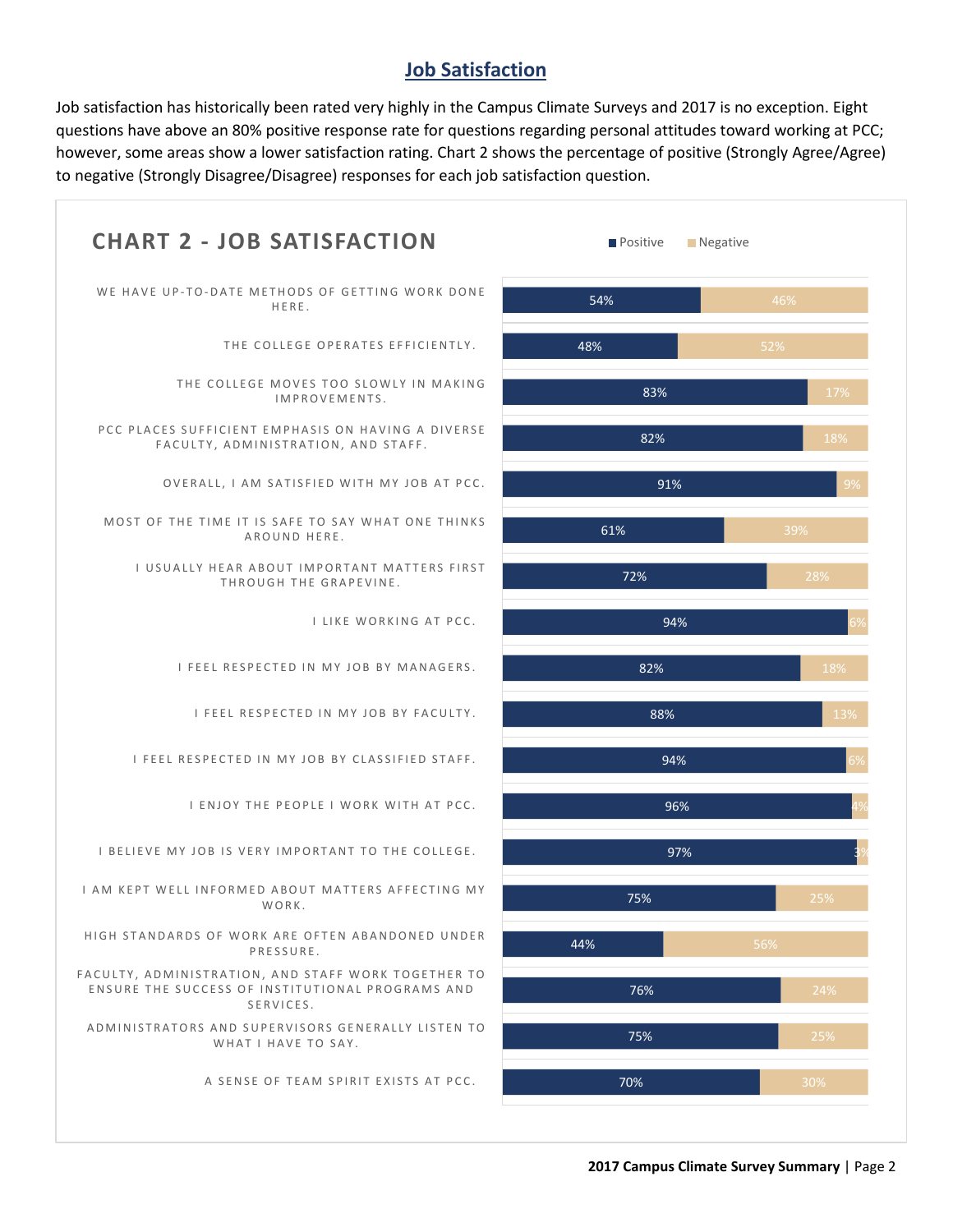PCC has made forward progress on job satisfaction with an increase in positive response over the last two years, but in order to further study intrapersonal relationships at work, two new questions were included in the 2017 Campus Climate Survey. Most responses in this area showed a high satisfaction:

- *Faculty, Admins, and Staff work together to ensure the success of inst. programs and services* (76% positive)
- *PCC places sufficient emphasis on have a diverse Faculty, Administration, and Staff* (82% positive)

Employees appear to be satisfied with their role, but not necessarily with the campus as a whole. Employees do not share the same positivity about the culture of PCC as a workplace. The following areas may require special attention:

- *The college operates efficiently* (52% negative)
- We have up-to-date methods of getting work done here (46% negative)
- *Most of the time it is safe to say what one thinks around here (40% negative)*

Some responses show a wide variation between employee groups; for example, hourly staff and adjunct faculty tend to be more positive in their responses than other employees. To demonstrate the differences between employee groups, Chart 3 (below) includes an average of a few selected questions.

*\* Please note the score axis from 0 (negative) to 5 (positive) has been cut shorter in order to better display the results on this page.*



Fulltime staff and admin/managers have the most negative response average in every category. Fulltime employees show a less than satisfactory response average toward college efficiency and PCC's up-to-datedness. Interestingly, hourly staff appear to be the most pleased by their communication with the administration, while full time staff are the least pleased.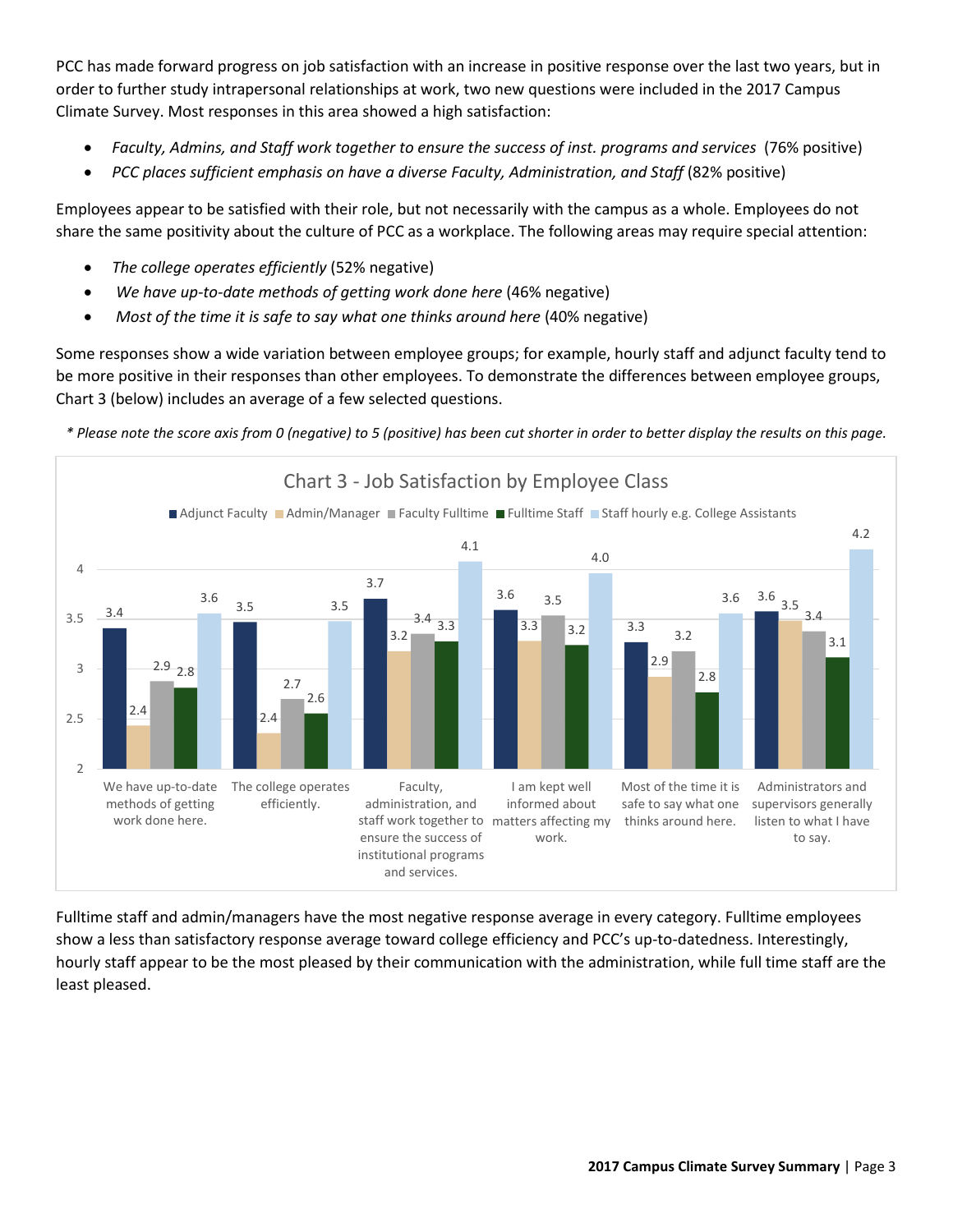### **Employee Relations**

Nine statements on the survey address how employees treat each other and how they work with one another. The response categories were a 5 point scale of Strongly Agree to Strongly Disagree. The responses were grouped into positive or negative in Chart 4. Of the nine statements only two show lower than a two thirds positive response rating, both in intra-employee communication.



In comparison to years prior, morale is high. Across all nine questions, positive responses improved by an average of 11% since 2015. Employees still feel relatively out of the loop and uninvolved in the decision making, with a lower than 60% average in those two areas, but there was an 8% rise in positive response in the following two questions suggesting that we are on the right track:

- *Employees are asked for their ideas when important decisions are made* (61% positive)
- *Employees work collaboratively* (80% positive)

Ensuring that employees feel they are a part of the major college decisions is important for morale and confidence in our leadership. Perhaps part of this feeling of exclusion can be identified by studying employee opinions of PCC's internal processes in the next section.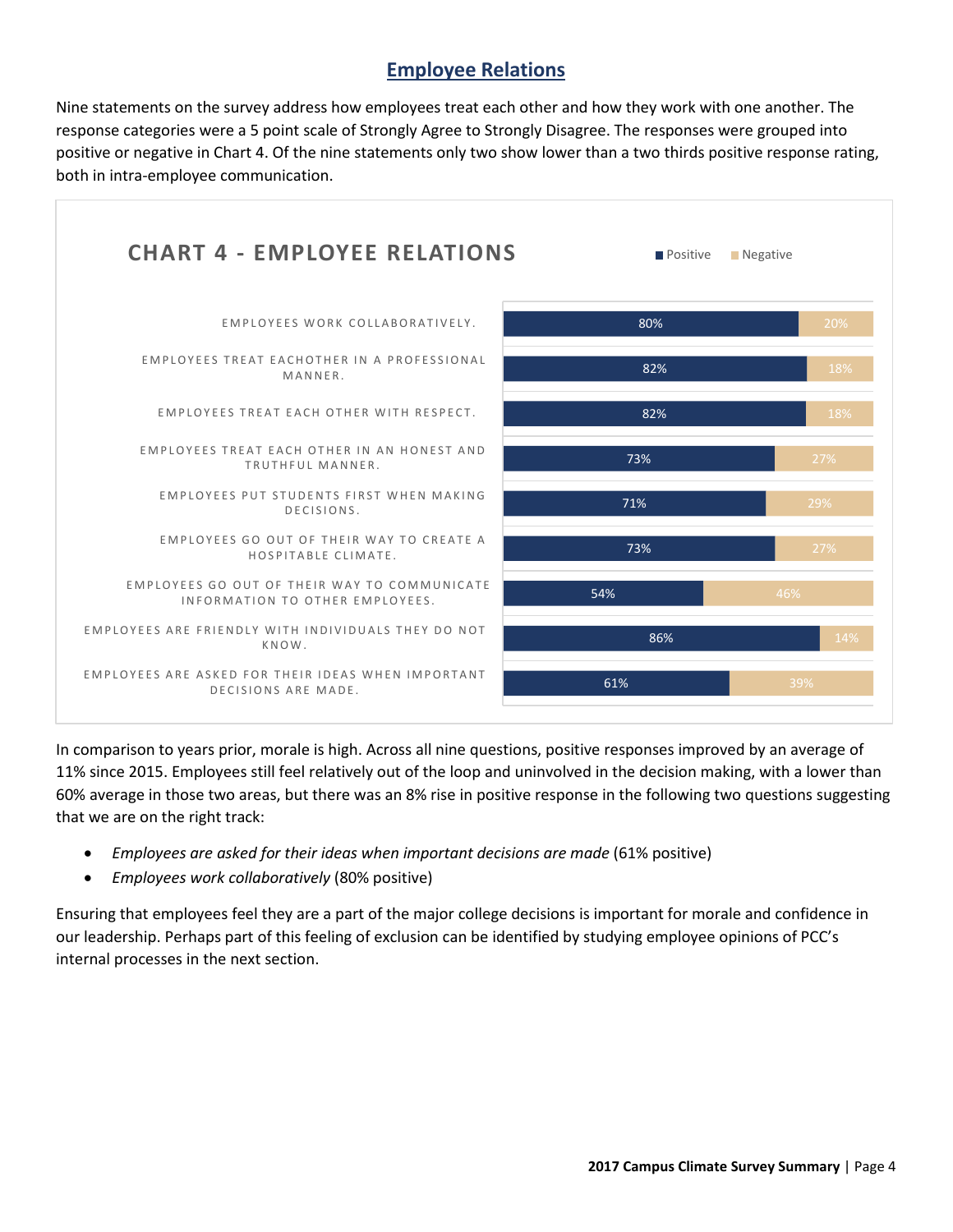## **Senior Leadership**

Seven survey questions were added to the 2017 Campus Climate Survey to study the relationships between employees and their senior leadership. The response categories were a 5 point scale of Strongly Agree to Strongly Disagree. Most respondents tended to think positively of their senior leadership, especially in their ability.



However, if we look at the average scores by employee class (Chart 6) we see that both Fulltime Faculty and Staff are rating their senior leadership at below neutral (3) in several questions.

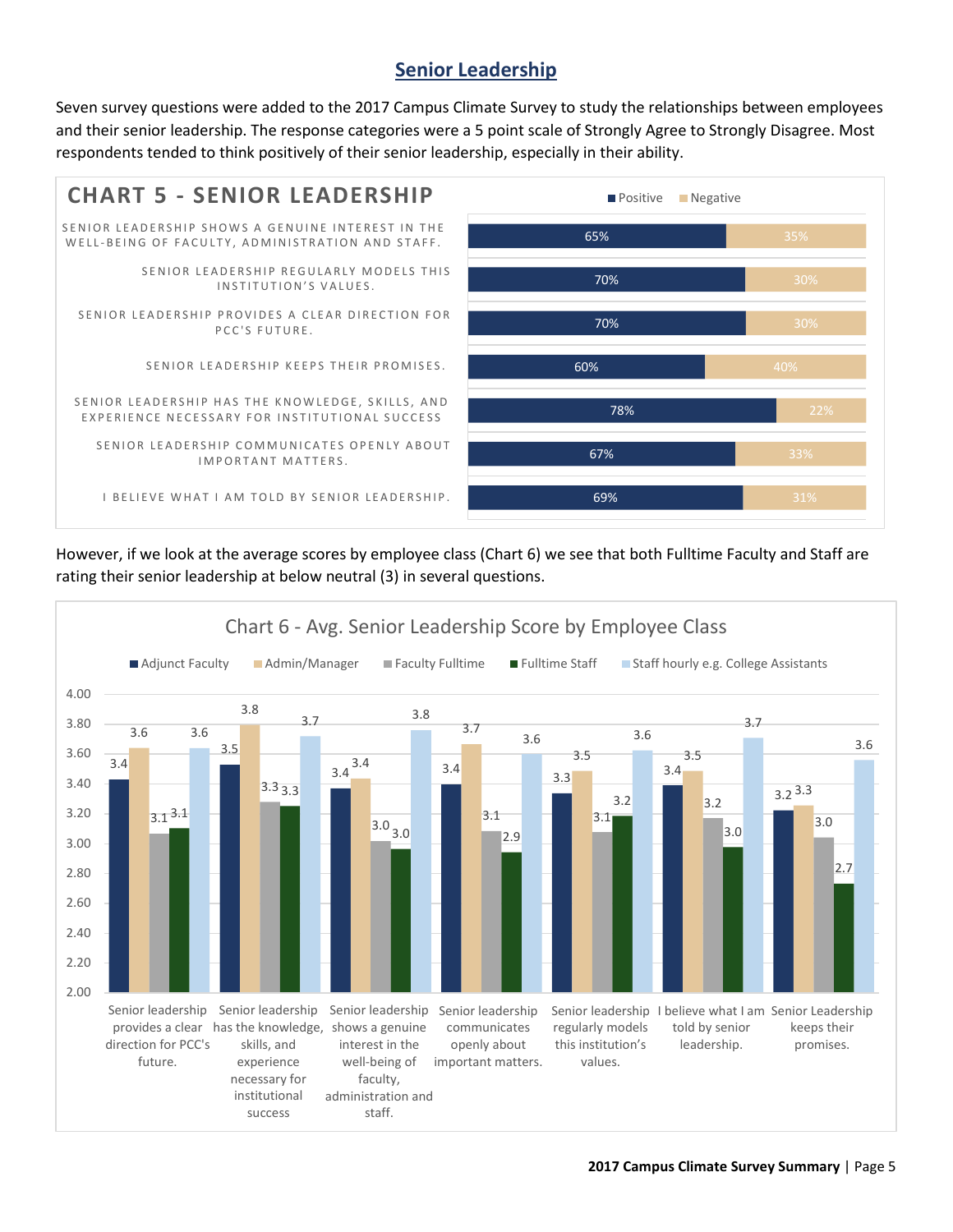#### **Internal Processes**

Internal processes include program review, planning, resource allocation, accreditation, and policy development. Understanding internal processes is a very important part of ensuring campus-wide engagement in the development and implementation of the Educational Master Plan, Facilities Master Plan, Technology Master Plan and the college goals.

Nine questions were asked to determine employee understanding and awareness of internal processes. Chart 7 illustrates employee responses to the eleven questions.



Responses from 2017 stayed very consistent with the last two years, although the average positive response rate (in this case, answers "Very Much" and "A lot") is the highest yet, which means we are on a good track. However, the general consense on campus is that a large majority answered somewhere between "Some" and "Not at All" on all of the above questions. In short, Employee understanding of PCC's internal processes has remained at a lower than optimal level.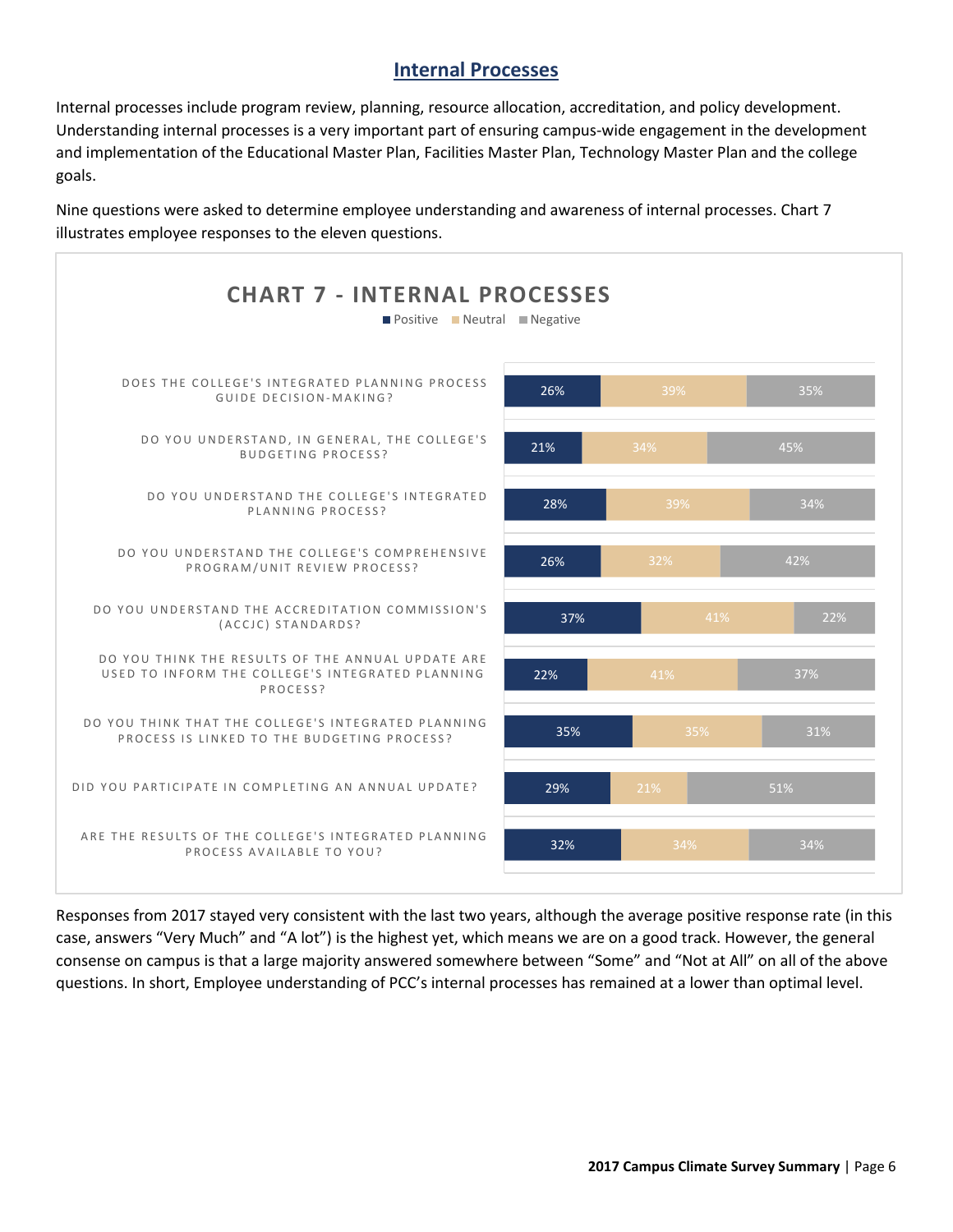### **Shared Governance**

Shared Governance provides college constituents an opportunity to participate in the governance processes of the college. Although the individual constituents of the Shared Governance committees are surveyed separately, an external evaluation of the process in addition is important for planning and development. Shared Governance has been a contentious issue at PCC for the past several years, but shared governance is critical to improving information transparency and that has been key complaint among employees at PCC.

There is a distinction between awareness and participation seen in the following charts. Chart 8 illustrates overall employee responses to the seven general shared governance questions. Compared to 2016, respondents indicated more awareness of the shared governance process across the board, but are also more polarized with fewer neutral responses than before.



In 2015, employees showed a strong distaste for the Shared Governance process, but 2017's Campus Climate Survey suggests there has been great progress in acceptance and awareness. On the next page, a few of the standout improvements are highlighted over the last three years.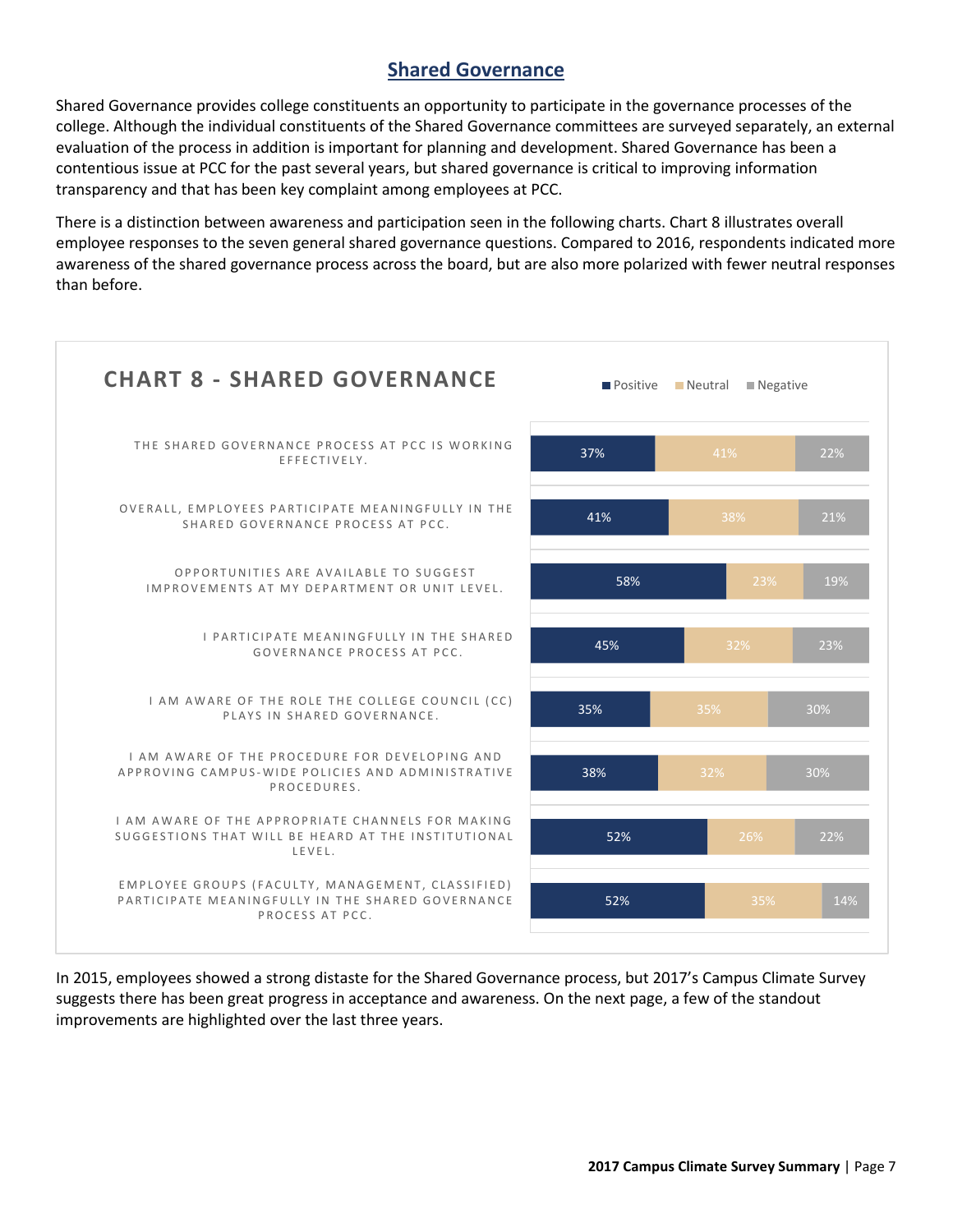- *The Shared Governance process at PCC is working effectively.*
	- o 2015: (10% positive, 53% negative)
	- o 2016: (29% positive, 25% negative)
	- o 2017: (37% positive, 22% negative)
- *Overall, employees participate meaningfully in the Shared Governance process.*
	- o 2015: (18% positive, 42% negative)
	- o 2016: (35% positive, 21% negative)
	- o 2017: (41% positive, 21% negative)

Additionally, we see evidence that employees understand there are opportunities to make suggestions and participate in policy planning, which is in direct contrast to some of the earlier sentiments in decision making. To help identify some of these discrepancies a closer look at individual employee group responses is shows in Chart 9.



Here we see a higher rating of the Shared Governance process by Admins/Mangers and Fulltime Faculty than we do from Staff, but scores are much more consistent across employee classes than last year suggesting that awareness and acceptance of the process has increased campus wide.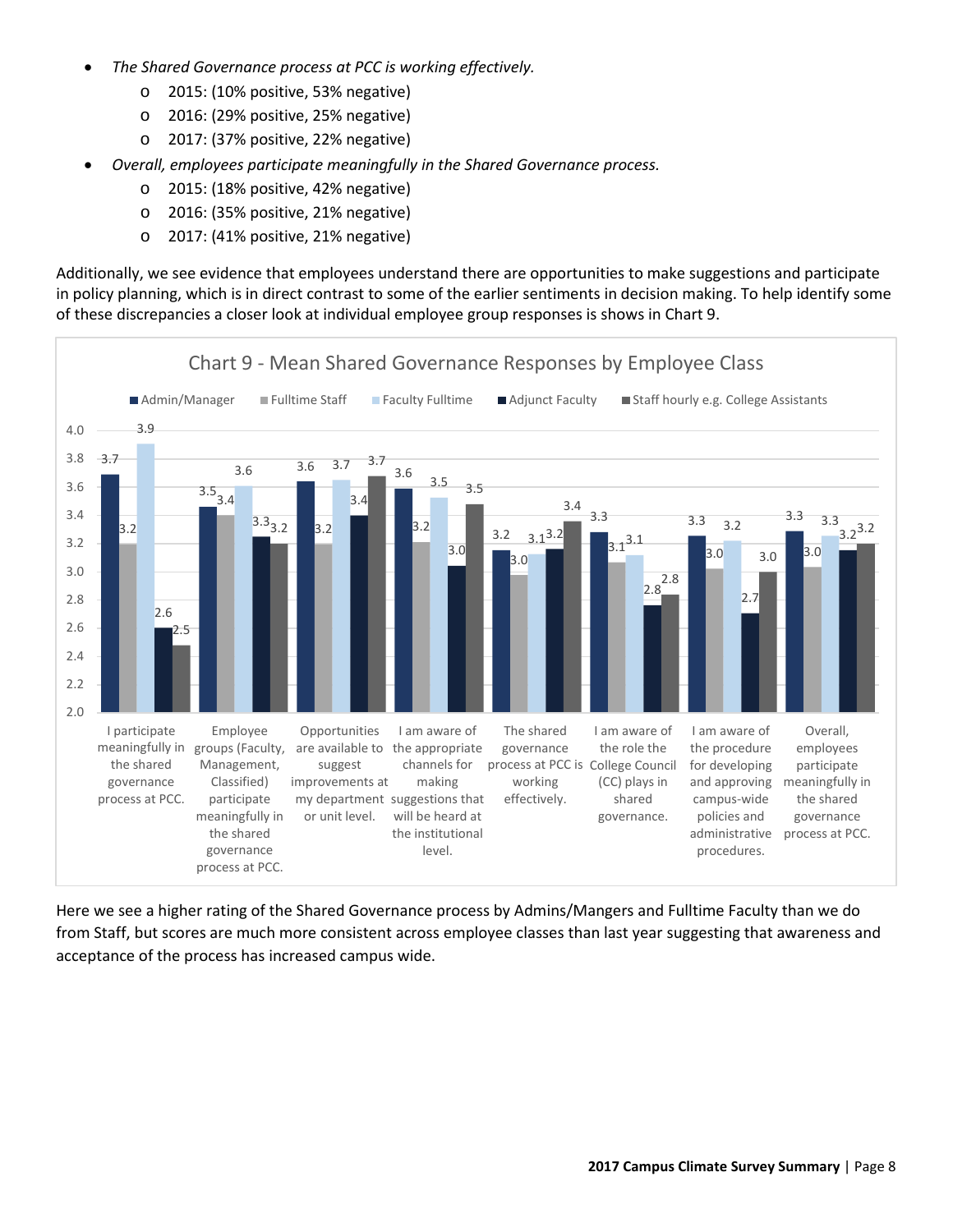## **Things to improve at PCC**

Overall, Pasadena City College has mostly satisfied employees who find enjoyment from their work. We have made great strides in increasing positive ratings in low-rated areas from years prior, such as the opinion on Shared Governance; however, there are always improvements to be made, especially at a college as large and diverse as PCC. In 2017, there appears to be dissatisfaction in understanding the college's processes.



The difference between Admin/Managers ratings from staff and faculty ratings suggests a misalignment of the information structure from top down. Some of the internal processes such as Shared Governance are designed to help share concerns and ideas throughout departments, but according to the survey results awareness, understanding, and acceptance of these processes has only improved slightly from last year. Perhaps shared governance needs to increase participation or new channels of communication need to be opened up to help address the issue.

Additionally, hourly staff show the lowest level of understanding of internal processes and Shared Governance. Likely, this results is biased by the shorter average length of employment of hourly staff, but steps can likely be made to help increase the operational knowledge base of our hourly staff and the campus as a whole. Awareness is critical to understanding, which is an important part of acceptance.

With high job satisfaction ratings and mostly positive ratings across the board, PCC should recognize the substantial improvement both in the number of responses and the positivity of responses we have made. A near majority of responses included in this survey stem from specific, individual concerns, so analysis of the additional comments from the survey can be found on the following page.